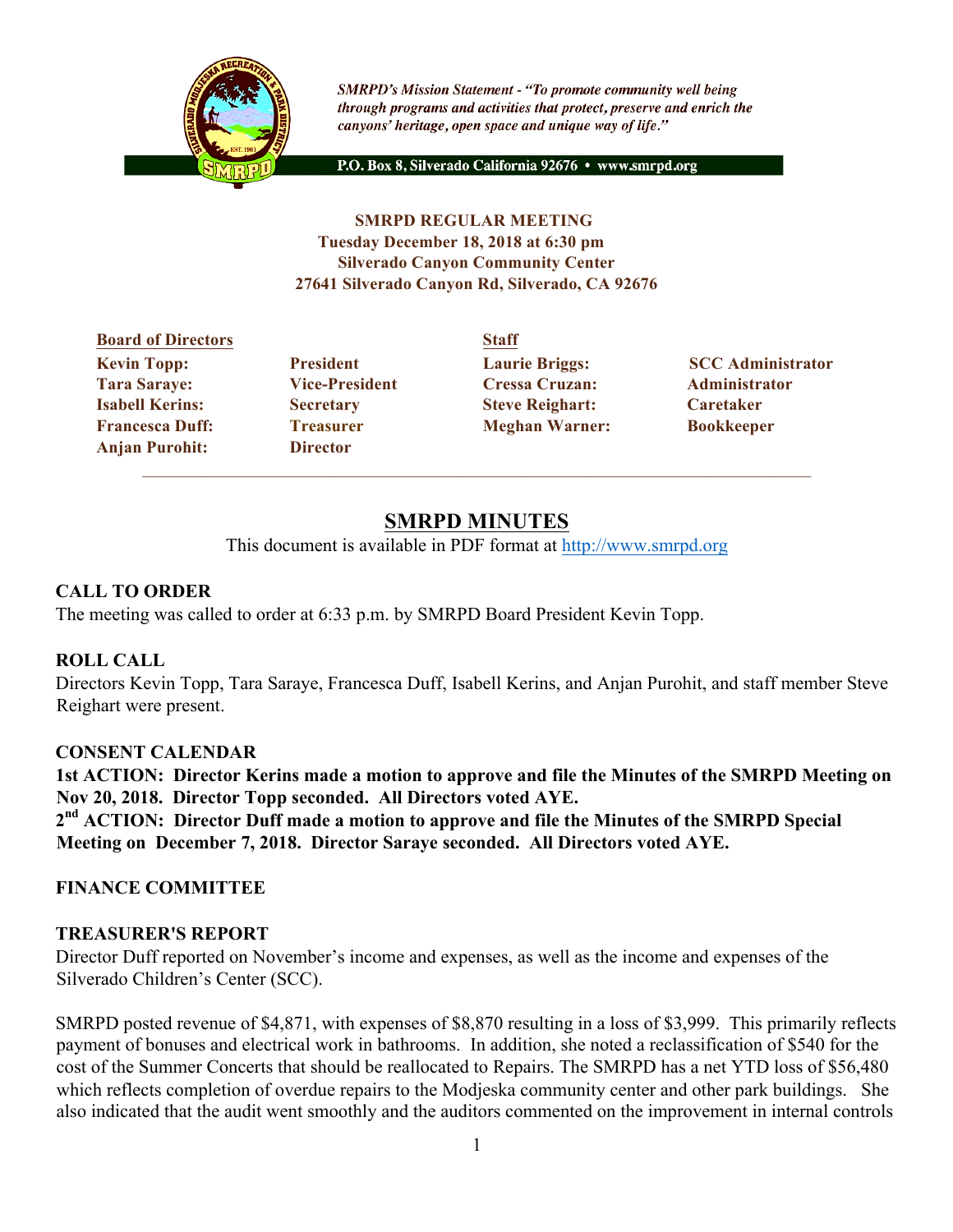implemented this year. They also commented on the need for a budget for the Silverado Children's Center (SCC).

The SCC had income of \$17,055, expenses at \$17,082 reflecting in a net loss of \$26. YTD net income is \$737. Tuition was lower than expected at \$16,854. Lower payroll expense reflects the temporary leave of one employee and the need to replace another who left the children's center. The staffing crunch will be covered by the director and substitute teachers as the search for a new employee continues. The balance sheet shows petty cash of \$250 which has been expensed. The bookkeeper is waiting for detail from the director to record the expenses. Accounts receivable should be updated with a possible writing-off of stale receivable from one family. The SCC needs to prepare a monthly and annual budget for the current year.

Financials will be amended and posted

## **3rd ACTION: Director Saraye moved to approve Treasurer's report with revisions, Director Topp seconded. All Directors voted AYE.**

## **OTHER DISTRICT BUSINESS**

No facilities requests were made. A guest had a question regarding a Birthday party she will be hosting, requesting procedure for bringing in snow. Directors recommended she obtain insurance for this item. She also asked regarding guests bringing in alcohol. Directors indicated she must have insurance waiver in place for alcohol and that she will be responsible for any alcohol on premises while renting the facility.

ICL will be moving their meeting date to 1/8/19.

Tai Chi at Modjeska will be in the park at 9:00 a.m. A ceramics group and Mindful Yoga class will be added to the schedule.

A report for the stage damage has been received, reviewed, and the claim was accepted. Stage was viewed a total loss. Final reimbursement for the claim is \$44,024 with a \$2,000 deductible. Director Topp indicated that the Proof of Loss statement has been executed and returned. The goal is to have the stage rebuilt by May in time for the Chili Cook-off.

ISDOC is asking for membership dues.

## **4th ACTION: Director Topp moves to send in dues to ISDOC. Motion seconded by Director Duff. All Directors voted AYE.**

## **SILVERADO CHILDREN'S CENTER (SCC) OVERSIGHT COMMITTE**

Director Saraye reported that the director for the children's center was not present and no report had been submitted. There is a new student that will be starting after the new employee is hired. A fundraiser will be held at Giracchi Vineyards on 1/18. Director Topp recommended adding the SCC logo to all flyers and correspondence. The OC Community Resources Inspection report was presented. Director Saraye will provide a schedule of work in 10 days and will request a more thorough report.

## **FACILITIES/SAFETY/MAINTENANCE COMMITTEE**

Director Topp reported there is a list of ongoing maintenance issues and the committee is working down the list. They have ground down sidewalks, repaired picnic table, and will be repairing the slide at Modjeska Park. The next safety committee meeting will be scheduled in January.